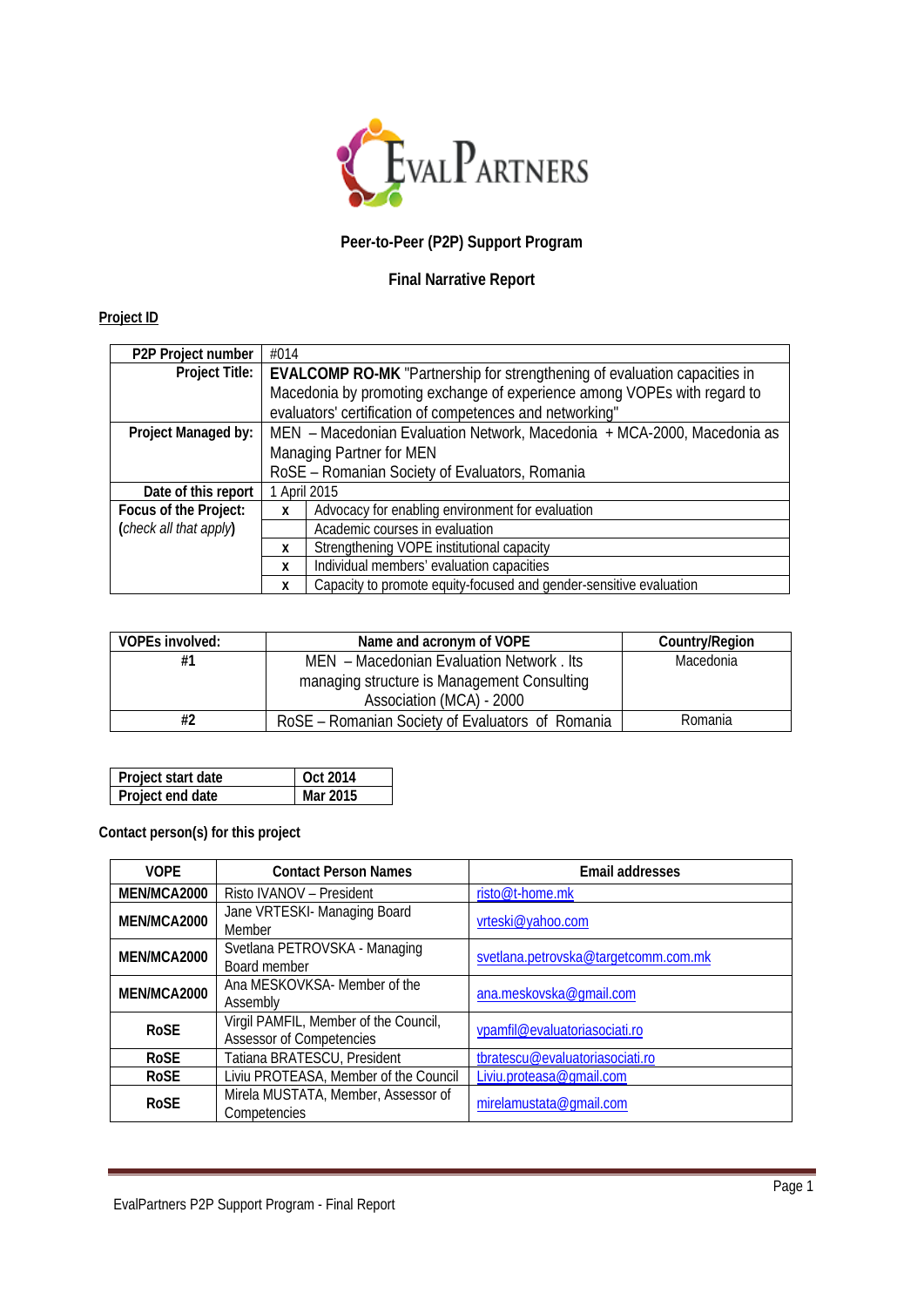## **1. What was the purpose of the project? What did the project plan to achieve and how?** *(Brief description of the project, max 100 words).*

The Project **EVALCOMP RO-MK** "Partnership for strengthening of evaluation capacities in Macedonia by promoting exchange of experience among VOPEs with regard to evaluators' certification of competences and networking", is implemented in the period September 2014 to March 2015, under the "Peer-to-Peer (P2P) & Innovation Challenge Small Grant Program", launched by IOCE Network and is implemented from September 2014 to March 2015 .

Aiming at the promotion of best practice in monitoring and evaluation the Macedonian Evaluation Network- MEN, as new established organization, will cooperate with RoSE-Romanian Society of Evaluators in the field of exchanging experiences and implementing standards of quality and professionalism.

Under the project, **RoSE** provides support to **Macedonian Evaluators Network** (**MEN**) for strengthening its professional capacity and enhancing evaluators' professional competences, by conducting joint activities and developing a communication network between the evaluators of the two countries on issues of common interest, including the areas of research and consultancy in evaluation.

## **2. Did the project achieve what it planned to achieve? Yes, fully / partially / unfortunately, no.**

The project has fully achieved its planned activities.

## **2.a. Please comment on degree of achievement:[1](#page-1-0)**

The main activities considered for the project:

| Activity                                                                                       | <b>Deliverable</b>                                                                                                                                                                                       | Date                                  | <b>Status</b>        |
|------------------------------------------------------------------------------------------------|----------------------------------------------------------------------------------------------------------------------------------------------------------------------------------------------------------|---------------------------------------|----------------------|
| Organization of a planning and institutional strengthening<br>workshop for MEN in Romania      | Kickoff Meeting in Romania                                                                                                                                                                               | 22-23 Oct.14                          | 100%                 |
| Project management and reporting                                                               | <b>Technical and Financial Report</b>                                                                                                                                                                    | 1 April 15                            | 100%                 |
| Organization of 2 workgroup meetings on occupational<br>framework in evaluation of competences | 1 <sup>st</sup> Meeting in Macedonia + Minute<br>2 <sup>nd</sup> Meeting in Romania + Minute                                                                                                             | 14-15 Nov.14<br>6-7 Mar.15            | 100%<br>100%         |
| Initiating a process aiming to support the<br>professionalization of evaluation in Macedonia   | Strategic proposal and action plan for<br>the professionalization of evaluation in<br>Macedonia                                                                                                          | 28 Mar. 15                            | 100%                 |
| Structuring and reinforcing the networking of exchanges<br>of practice                         | On-line communication<br>Network of evaluators                                                                                                                                                           | <b>Project Duration</b><br>6-7 Mar.15 | 100%<br>100%         |
| Development of a process to facilitate training<br>assignments between Romania and Macedonia   | Plan to facilitate training assignments                                                                                                                                                                  | 30 Mar.15                             | 100%                 |
| Publication of contributions of P2P working groups and<br>project team on the webpage          | Comm. Plan and min.5 published<br>contributions of P2P#14<br>Webpages with P2P#14 project<br>information<br>Memorandum of undersatanding to<br>support professionalization of<br>evaluation in Macedonia | 10 Dec.14<br>30 Mar. 15<br>7 Mar.15   | 100%<br>100%<br>100% |
| Organization of a 2-days dissemination workshop in<br>Macedonia                                | Dissemination workshop of 2-days in<br>Macedonia                                                                                                                                                         | 30 Mar. 15                            | 100%                 |

 $\overline{a}$ 

<span id="page-1-0"></span><sup>&</sup>lt;sup>1</sup> Please limit your responses to this and other questions to no more than 500 words each.